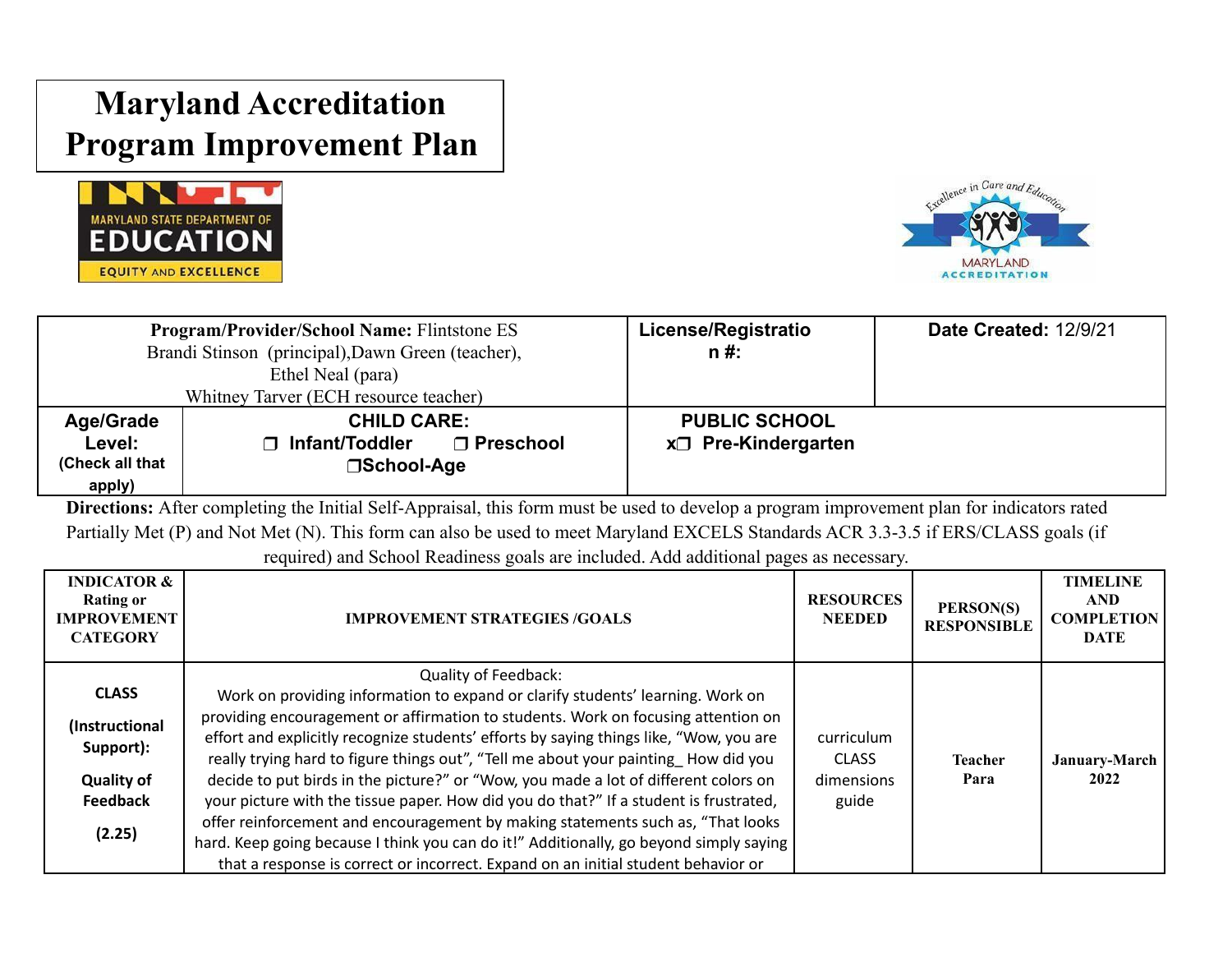|                                                         | response. Try to provide clarification after a student gives a partially correct or<br>incorrect response. Work on developing very specific feedback that is individualized<br>to specific students or contexts of learning rather than providing the general<br>statements of "good job". Work on developing frequent "feedback loops- back and<br>forth exchanges between the teacher and students. Work on responding to a<br>student's comment, action or performance by engaging with the student in a<br>sustained back-and- forth exchange with the intention of helping him or her really<br>understand ideas or get to the correct answer. Persist in these efforts rather than<br>stopping with one clarifying comment. Ask questions that help the student engage in<br>the discussion of his or her work, which promotes further learning and thinking on<br>the part of the student. Prompt students to explain their thinking and rationale for<br>responses and actions. In response to students' comments or actions, ask "why"<br>questions that prompt the students to explain their thinking. This type of feedback<br>helps all students in the classroom understand the process of learning. Scaffold for<br>students who are having a hard time understanding a concept, answering a question,<br>or completing an activity. In scaffolding, you will acknowledge where the child is<br>"starting" and provide the necessary level of support to allow the student to succeed<br>or complete a task. This may be in the form of hints or assistance. For example,<br>provide the student with the necessary resources and/or ask the student additional<br>questions that will lead him or her to the answer. |                                                   |                        |                       |
|---------------------------------------------------------|-------------------------------------------------------------------------------------------------------------------------------------------------------------------------------------------------------------------------------------------------------------------------------------------------------------------------------------------------------------------------------------------------------------------------------------------------------------------------------------------------------------------------------------------------------------------------------------------------------------------------------------------------------------------------------------------------------------------------------------------------------------------------------------------------------------------------------------------------------------------------------------------------------------------------------------------------------------------------------------------------------------------------------------------------------------------------------------------------------------------------------------------------------------------------------------------------------------------------------------------------------------------------------------------------------------------------------------------------------------------------------------------------------------------------------------------------------------------------------------------------------------------------------------------------------------------------------------------------------------------------------------------------------------------------------------------------------------------------------------|---------------------------------------------------|------------------------|-----------------------|
| <b>CLASS:</b><br>Concept<br><b>Development</b><br>(1.5) | <b>Concept Development:</b><br>Work on developing and relating concepts and connecting them to students' actual<br>lives. Make consistent and intentional efforts to make learning meaningful by helping<br>students apply their thinking to real-world events and by covering concepts and ideas<br>that are a part of their everyday experiences. Connect new learning to previous<br>experiences and lessons taught in the classroom. Consistently link concepts and<br>activities to one another and to previous learning. Make an active effort to link<br>together different concepts that the students have been studying or ties together<br>multiple concepts with a single lesson. Provide opportunities for students to be<br>creative and/or generate their own ideas and products. Make use of brainstorming as<br>a way to get students thinking. Help students generate plans about how they will<br>spend their time or how they will go about a particular task by asking questions such<br>as, "What will you starton?" or "Tell me how you are going to work together on this.<br>What job will each of your friends have?" Finally, use discussion and activities that<br>encourage analysis and reasoning. Consistently use strategies that get students<br>thinking about the how and why of learning rather than simply encouraging<br>memorization of isolated facts.                                                                                                                                                                                                                                                                                                                                       | curriculum<br><b>CLASS</b><br>dimensions<br>guide | <b>Teacher</b><br>Para | January-March<br>2022 |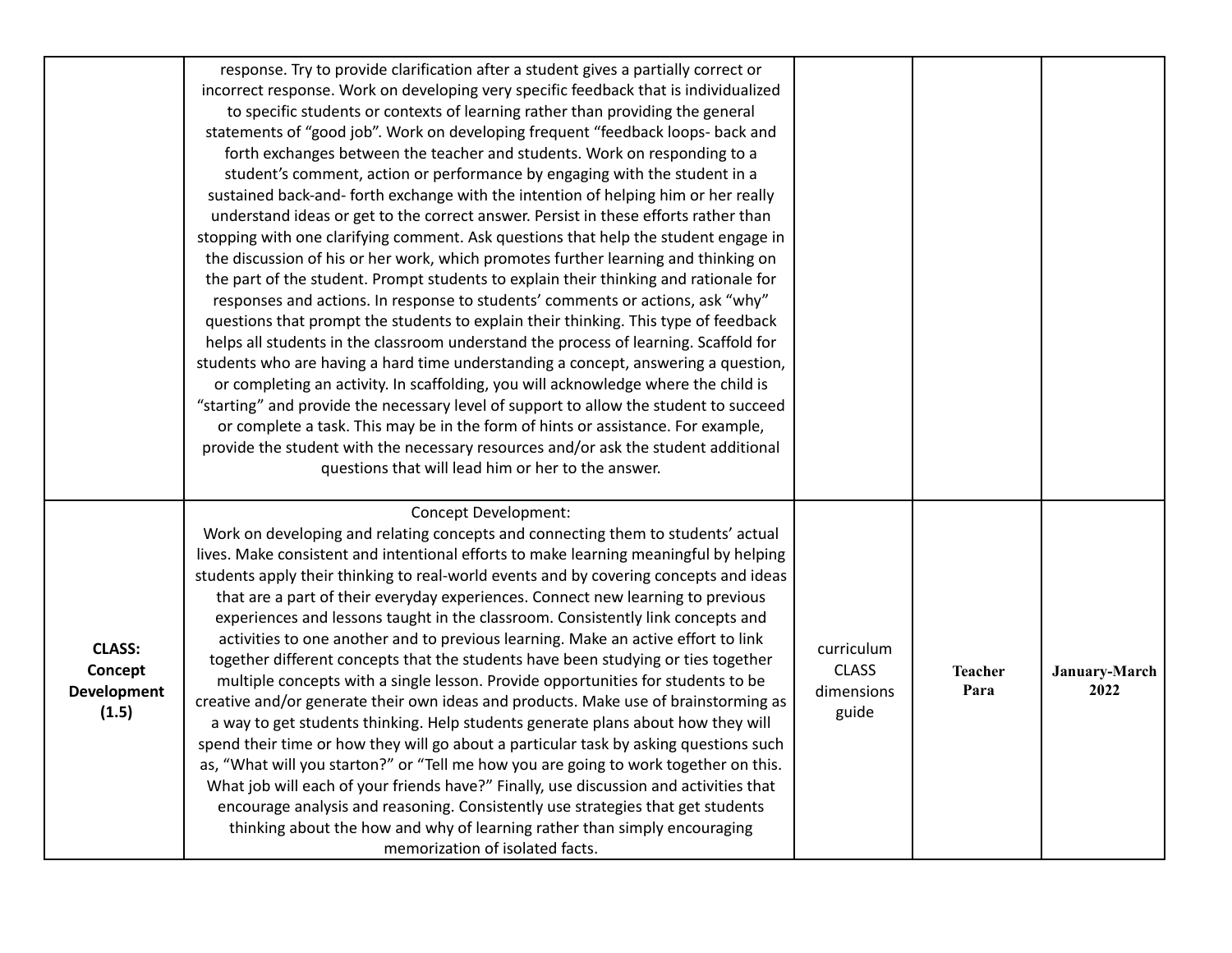| <b>CLASS:</b><br>Language<br><b>Modeling</b><br>(1.75) | Language Modeling:<br>Ask open-ended questions, versus closed-ended questions that allow children to<br>elaborate on responses. The idea is to allow children the opportunity to put together<br>language to communicate complex ideas. Focus on why, how questions so that<br>students can expand on and explain their responses. There should be frequent<br>conversations happening in the classroom between students and among the teacher<br>and students that promote opportunities for language use. Initiate conversations with<br>students. Engage in a natural flow in the exchange of information during center time<br>and other periods of time that encourages children to converse and make them feel<br>they are valued conversational partners. In a high quality language environment, the<br>teacher focuses first on students' attempts to communicate, and then builds directly<br>on it. You accomplish this by often repeating or extending the students' responses. In<br>this way you affirm what the child has said, but also build upon by modeling more<br>complex language. Work on mapping out your own actions (self-talk) and the<br>students' actions (parallel talk) through language and description. Ex) "I'm going to<br>give you each ten cookies. I'm opening the bag Now I'm handing them out in a<br>circle, one to each of you. Now I'm turning off the light. I am going to get a book to<br>read. I am walking to the library and trying to find a good book, etc." (self-talk)<br>"You are putting a dress on the doll baby and making her look all pretty dressed up."<br>"You are walking nice and quietly in the hallway with your hands down by your side."<br>(Parallel talk) | C4L curriculum<br><b>CLASS</b><br>dimensions<br>guide         | <b>Teacher</b><br>Para | January-March<br>2022 |
|--------------------------------------------------------|---------------------------------------------------------------------------------------------------------------------------------------------------------------------------------------------------------------------------------------------------------------------------------------------------------------------------------------------------------------------------------------------------------------------------------------------------------------------------------------------------------------------------------------------------------------------------------------------------------------------------------------------------------------------------------------------------------------------------------------------------------------------------------------------------------------------------------------------------------------------------------------------------------------------------------------------------------------------------------------------------------------------------------------------------------------------------------------------------------------------------------------------------------------------------------------------------------------------------------------------------------------------------------------------------------------------------------------------------------------------------------------------------------------------------------------------------------------------------------------------------------------------------------------------------------------------------------------------------------------------------------------------------------------------------------------------------------------------------------|---------------------------------------------------------------|------------------------|-----------------------|
| <b>School Readiness</b>                                | 35% of Kindergarten students were demonstrating readiness according to the<br>2019-2020 school year. As a result, the Early Childhood Office was intentional in<br>selecting SKBs from the Early Learning Assessment that would support the<br>development of student skills. The SKBs were selected based upon historical data<br>reviewed for PGCPS students who had taken the KRA. Data collection for instructional<br>planning helps support the creation of teacher SLOs based on the PreK Maryland<br>College and Career Ready Standards that are directly aligned to the SKBs. The data<br>collection for the identified SKBs is an ONGOING process. Lesson plans should<br>identify the data collection method/tool that will be used to document student<br>learning. Developmentally appropriate data collection includes: Observations,<br>Anecdotal Notes, Portfolios/ Work Samples (NO WORKSHEETS), teacher checklists,<br>parent Input/reports, video, photos and audio samples.                                                                                                                                                                                                                                                                                                                                                                                                                                                                                                                                                                                                                                                                                                                                 | <b>ECH website</b><br><b>ELA</b><br><b>KRA</b><br><b>SKBs</b> | <b>Teacher</b><br>Para | January-March<br>2022 |
| 1.1.2<br>Program<br><b>Evaluation</b><br>(N)           | Complete process for program evaluation, conduct annual program evaluation, and<br>create goals for on-going improvement                                                                                                                                                                                                                                                                                                                                                                                                                                                                                                                                                                                                                                                                                                                                                                                                                                                                                                                                                                                                                                                                                                                                                                                                                                                                                                                                                                                                                                                                                                                                                                                                        | <b>CLASS</b><br>Outside<br>Contractor                         | ELO                    | March-<br>April2022   |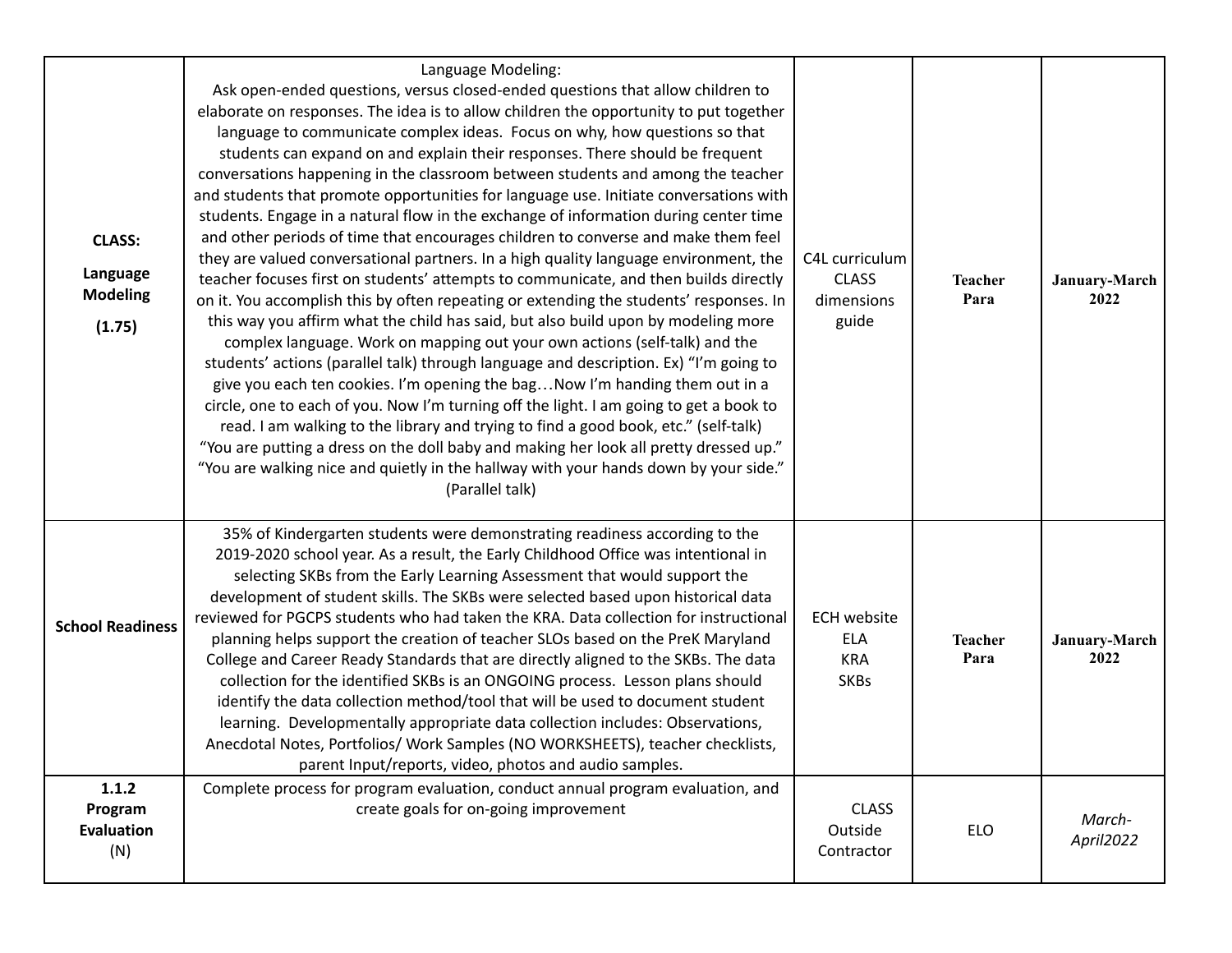| 1.2.1<br><b>Communication</b><br>(N)                                  | Submit staff meetings with rolling agenda minutes. Build DAP and program planning<br>in monthly staff agendas to be shared with all staff.<br>Documentation of ongoing communication and information shared with staff<br>regarding developmentally appropriate practices and program planning and<br>evaluation Due Dec 16 | Pedagogy<br>Guide<br>Accreditation<br>Information                | Principal<br><b>Teacher</b>                     | January-April20<br>22 |
|-----------------------------------------------------------------------|-----------------------------------------------------------------------------------------------------------------------------------------------------------------------------------------------------------------------------------------------------------------------------------------------------------------------------|------------------------------------------------------------------|-------------------------------------------------|-----------------------|
| 1.2.2<br><b>Staff Evaluation</b><br>and Ongoing<br>Supervision<br>(P) | -Upload staff evaluations (both teachers and paras)<br>-Individual Staff development plans for teacher and paras<br>PDP plan template is in Google Classroom                                                                                                                                                                | Accreditation<br><b>Information</b><br><b>FFT</b><br>Evaluations | Principal<br><b>Teacher</b><br>Paraprofessional | January-March<br>2022 |
| 1.2.5<br>Professional<br><b>Support</b><br>(P)                        | Please upload evidence of other professional development opportunities outside of<br>online training:i.e Safeschools trainings, Early Childhood PDs, etc.                                                                                                                                                                   | screenshots of<br>enrolled PDs,<br>certificates<br>earned        | teacher                                         | Jan-April 2022        |

1 August 2018

## **Maryland Accreditation Program Improvement Plan**





| <b>INDICATOR &amp;</b><br>Rating/<br><b>IMPROVEMENT</b><br><b>CATEGORY</b>          | <b>IMPROVEMENT STRATEGIES /GOALS</b>                                                                                                                                                                                                       | <b>RESOURCES</b><br><b>NEEDED</b>                   | PERSON(S)<br><b>RESPONSIBLE</b>        | <b>TIMELINE</b><br><b>AND</b><br><b>COMPLETION</b><br><b>DATE</b> |
|-------------------------------------------------------------------------------------|--------------------------------------------------------------------------------------------------------------------------------------------------------------------------------------------------------------------------------------------|-----------------------------------------------------|----------------------------------------|-------------------------------------------------------------------|
| 1.3.1<br><b>Transition and</b><br><b>Continuity of</b><br>Service within<br>program | Create a transition plan, including meetings and events between PreK and K.<br>Please upload agendas and minutes of transition meetings and provide more<br>evidence of communication with families regarding transition with the program. | Pedagogy<br>Guide<br>Transition<br><b>Materials</b> | <b>Teacher</b><br><b>Administrator</b> | January-April<br>2022                                             |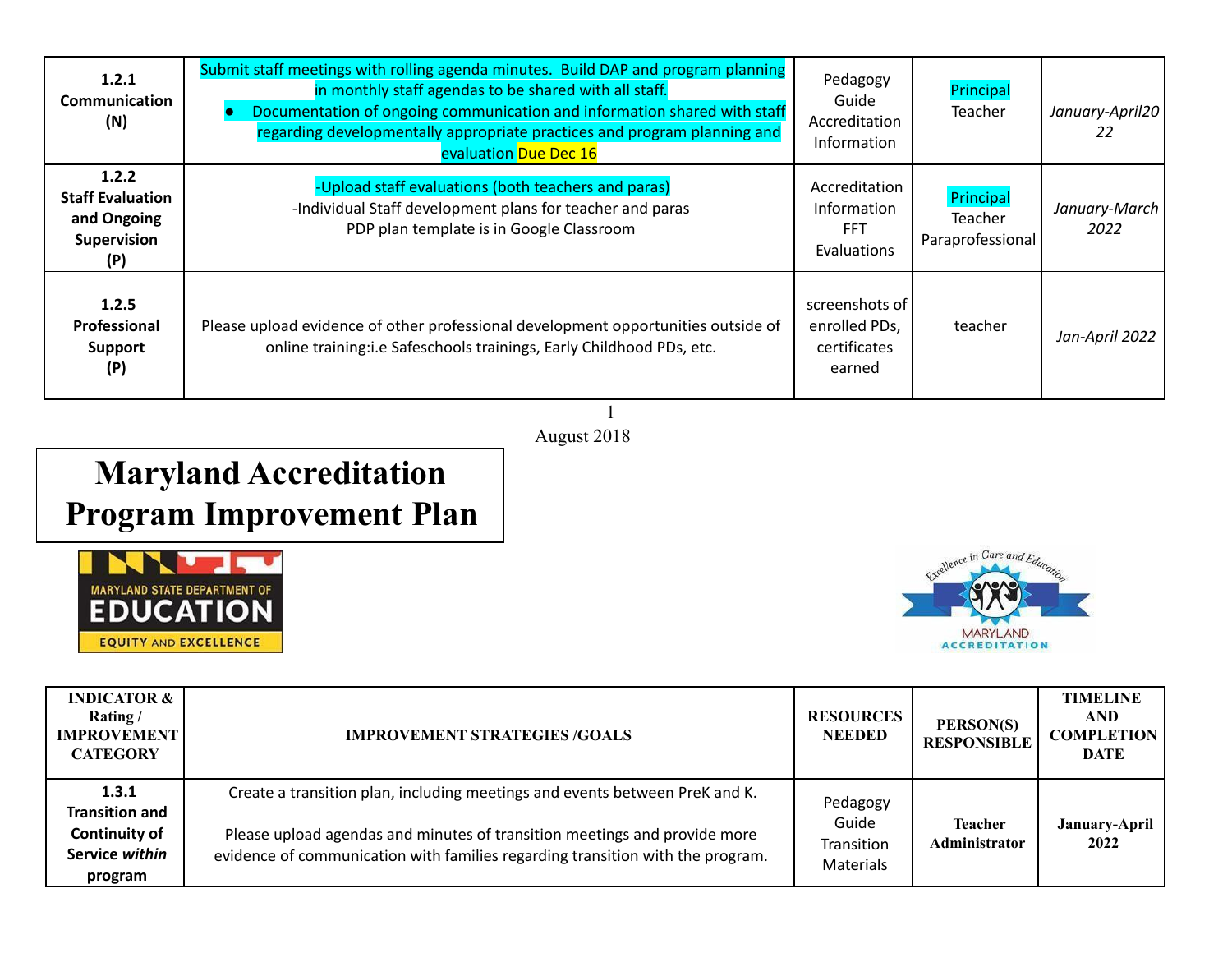| (N)                                                                                                  |                                                                                                                                                                                                                                                                                                                                                                                                                                                                                                                                                                                                                                                                                                                                                                                                                                                                                                                                                                                                            |                                                                                                   |                                    |                         |
|------------------------------------------------------------------------------------------------------|------------------------------------------------------------------------------------------------------------------------------------------------------------------------------------------------------------------------------------------------------------------------------------------------------------------------------------------------------------------------------------------------------------------------------------------------------------------------------------------------------------------------------------------------------------------------------------------------------------------------------------------------------------------------------------------------------------------------------------------------------------------------------------------------------------------------------------------------------------------------------------------------------------------------------------------------------------------------------------------------------------|---------------------------------------------------------------------------------------------------|------------------------------------|-------------------------|
| 1.3.2<br><b>Transition and</b><br><b>Continuity of</b><br>Service between<br><b>Childcare</b><br>(N) | Create a transition plan, including meetings and activities between PreK and local<br>childcare/Head Start.<br>Collect evidence of activities (sign in sheets, emails, etc.)<br>Upload the following:<br>Written transition plan and activities<br>Evidence of transition activities between Local Public School and Licensed<br>Child Care/Head Start                                                                                                                                                                                                                                                                                                                                                                                                                                                                                                                                                                                                                                                     | Pedagogy<br>Guide<br>Transition<br><b>Materials</b><br><b>MFN</b>                                 | Principal<br>Teacher<br><b>ELO</b> | January - April<br>2022 |
| 1.3.4<br><b>Intentional</b><br><b>Planning</b><br>(P)                                                | Lesson plans reflect implementation of the components of the C4L curriculum and<br>include IEP goals.<br>Lesson plans reflect students' culture and interests, and provide opportunities for<br>questioning and problem solving, learning through play, and child choices.                                                                                                                                                                                                                                                                                                                                                                                                                                                                                                                                                                                                                                                                                                                                 | <b>CIM</b><br>Lesson Plan                                                                         | <b>Teacher</b><br>Para             | January-March<br>2022   |
| 1.3.5<br><b>Multiple</b><br><b>Assessment</b><br><b>Methods</b><br>(P)                               | Include evidence of assessments and small group activities in lesson plans. Make sure<br>to date work samples to measure student growth. Portfolios should include the<br>evidence collected for three students (i.e. work samples, anecdotal notes, writing<br>samples) Each student should have several pieces of documentation that are varied<br>and span the course of the school year. Written plans with differentiated instruction<br>Create a book for anecdotal notes to provide observation notes,<br>begin portfolio of student work<br>Upload the following document:<br>Written assessment plan<br>Assessment tools are aligned with Maryland Early Learning Standards<br>Evidence of ongoing observations used to inform planning Evidence of<br>informal assessment using portfolios, checklists, anecdotal notes, work<br>samples, etc.<br>(3 sample students with multiple informal assessments gathered)<br>Written plans reflecting differentiation of instruction based on assessment | Lesson Plan<br><b>CIM</b><br><b>CIRCLE Manual</b><br><b>DIDM</b><br><b>KReady ELA</b><br>Platform | <b>Teacher</b><br>Para             | January-March<br>2022   |
| 1.3.6<br>Assessment<br><b>Strategies</b><br>(P)                                                      | Continue to maintain student portfolios.<br>Assessment results reflected in individualized lesson/small group.<br>Use of informal assessments (i.e. anecdotal notes, checklists, etc.)<br>Please upload the following evidence:                                                                                                                                                                                                                                                                                                                                                                                                                                                                                                                                                                                                                                                                                                                                                                            | <b>CIRCLE</b><br><b>ELA</b>                                                                       | <b>Teacher</b>                     | January-March<br>2022   |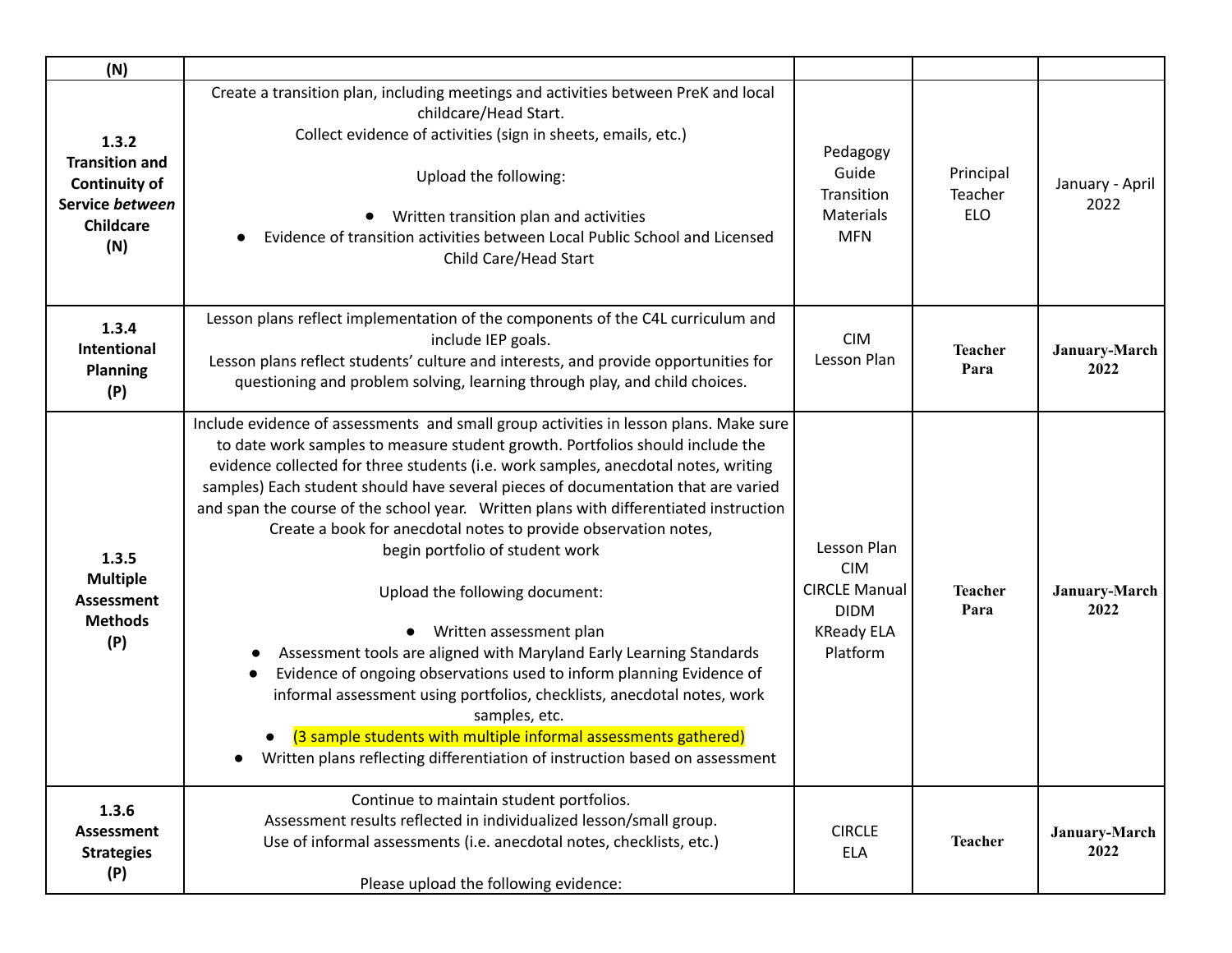|                                                                                                     | • Evidence of completed assessment tools<br>Samples of data collected (i.e. ELA, checklists, anecdotal notes, work<br>samples, etc.)<br>Evidence of differentiation, e.g. grouping based on assessment data<br>$\bullet$<br>identified in the lesson plan<br>Strengths and interests of children are reflected in instructional strategies,<br>e.g. think-pair share, cooperative learning, problem solving, etc identified in<br>the lesson plan |                              |                             |                        |
|-----------------------------------------------------------------------------------------------------|---------------------------------------------------------------------------------------------------------------------------------------------------------------------------------------------------------------------------------------------------------------------------------------------------------------------------------------------------------------------------------------------------------------------------------------------------|------------------------------|-----------------------------|------------------------|
| 1.4.1<br><b>Reporting</b><br>(N)                                                                    | Upon completion, schedule meetings to share program evaluation with school staff<br>and PTA.<br>Staff meeting agenda & leadership team rolling agenda should include prek<br>accreditation topic.<br>Please provide evidence that program evaluation and accreditation self-appraisal<br>results were shared with staff, parents, and governing body. Due November 18                                                                             | Agendas<br>Sign-In Sheets    | Principal<br><b>Teacher</b> | February-April<br>2022 |
| 2.1.1(a)<br>Outdoor<br><b>Environment:</b><br>Safety<br>(P)                                         | Need a storage facility/shed outside for equipment                                                                                                                                                                                                                                                                                                                                                                                                | shed                         | <b>ECH</b>                  | January-March          |
| $2.1.1(c)$ Outdoor<br><b>Environment:</b><br>Intentional<br>Learning<br><b>Opportunities</b><br>(P) | dramatic play costumes<br>Instruments to create sounds                                                                                                                                                                                                                                                                                                                                                                                            | materials for<br>easel       | <b>Teacher</b><br>Para      | <b>January</b>         |
| $2.1.2(c)$ Indoor<br><b>Environment:</b><br>Intentional<br>Learning<br><b>Opportunities</b><br>(P)  | Tubs, trays, bins, baskets, shelves, boxes, and<br>other items labeled in color<br>(Teacher needs access to colored copier so labels are not in black and white)<br>Displays are at children's eye level<br>Provide ipad for teacher to take pictures of engaging lessons/activities during<br>centers so they can be posted                                                                                                                      | color labels                 | <b>Teacher</b><br>Principal | January-Februa<br>ry   |
| 2.1.3(a)<br><b>Fostering</b><br>Appreciation<br><b>Support</b><br>Diversity:                        | Have students bring cultural artifacts.<br>Send home parent survey to gain insights into individual cultural differences. Have<br>students complete ALL About Me posters, and keep those posters up for the<br>remainder of the year to showcase students' diversity                                                                                                                                                                              | Cultural<br><b>Artifacts</b> | <b>Teacher</b> , Para       | January-Feb<br>2022    |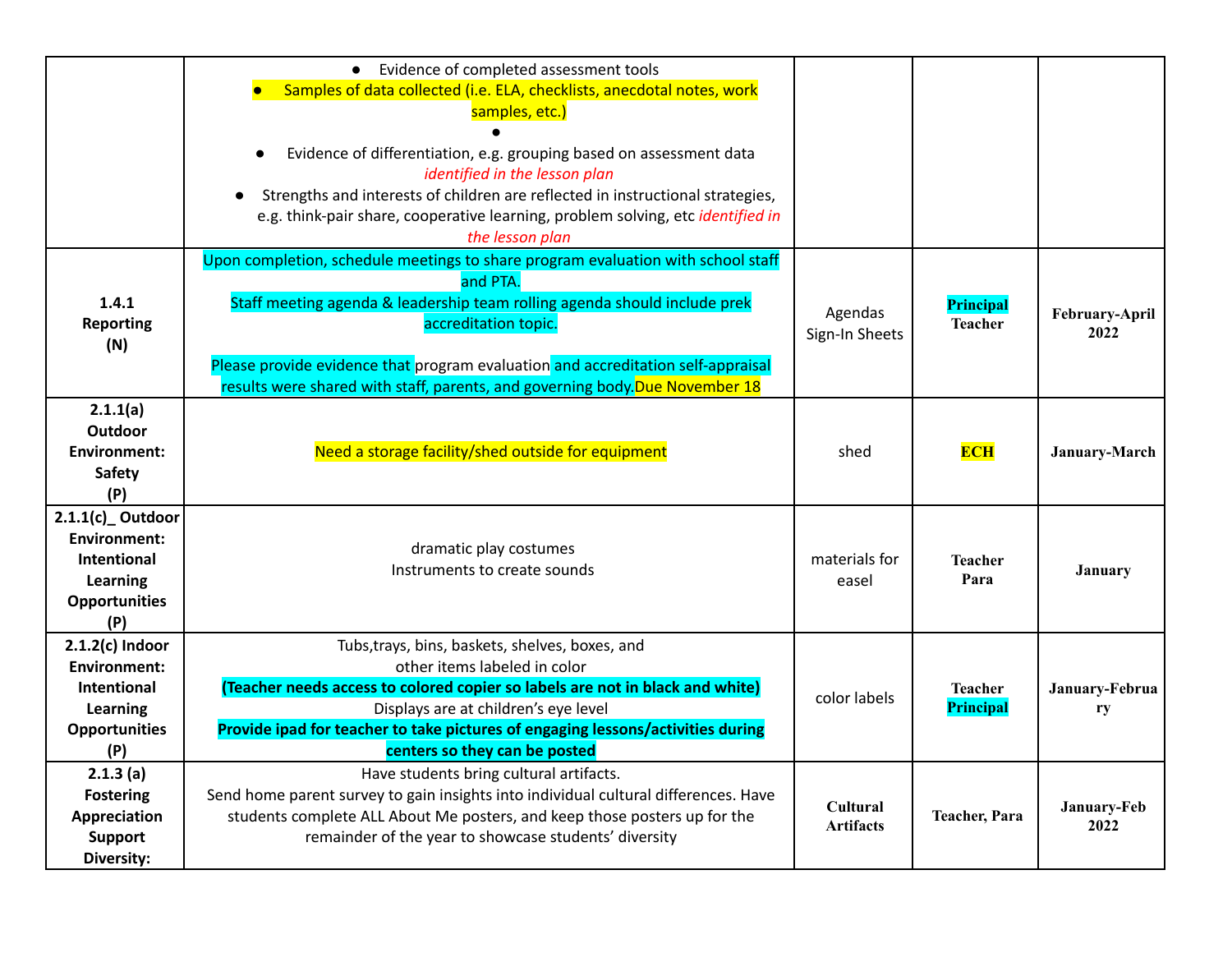| Learning<br><b>Environment</b><br>(P)                      | Please continue to add multi-cultural books, puzzles, and cultural artifacts that are<br>reflective of the children's community and culture. Having children bring in cultural<br>artifacts is an excellent idea.                                                                                                                                                                                                                                                                                 |                                                                      |                                      |                              |
|------------------------------------------------------------|---------------------------------------------------------------------------------------------------------------------------------------------------------------------------------------------------------------------------------------------------------------------------------------------------------------------------------------------------------------------------------------------------------------------------------------------------------------------------------------------------|----------------------------------------------------------------------|--------------------------------------|------------------------------|
| 2.3.4(b)<br><b>Language Arts:</b><br><b>Reading</b><br>(P) | If not still available, order informational periodicals, recipe cards. Provide a variety of<br>text bring in magazines, recipe books, pamphlets, menus, etc.<br>Order additional non-fiction text. Add environmental print in both classrooms.<br>order Time for Kids, social studies<br>Add to the richness & complexity of your text by adding a variety of genres and forms<br>of print text. Work to incorporate pamphlets, cook books, magazines, newspapers,<br>trade books, & flash cards. | Scholastic<br>Magazine<br>Informational<br>Text<br>Pedagogy<br>Guide | <b>Teacher</b><br>Para<br><b>ELO</b> | Jan-March 2022               |
| 2.3.4(c) Language<br><b>Arts: Writing</b><br>(P)           | Makes sure dictations are present on posted art work in both classrooms<br>Variety of writing materials available in all learning centers<br>Child generated books are displayed and available to children- Create classroom<br>books, and provide opportunities for students to create their own books and place<br>them in the library. Make sure to date the books.                                                                                                                            | <b>ECH</b> website<br>materials                                      | <b>Teacher</b><br>Para<br><b>ELO</b> | Jan-March 2022               |
| 2.3.5<br><b>Mathematics</b><br>(P)                         | Provide and post opportunities of hands-on activities that support math<br>concepts like counting, graphing, weighing, sorting, comparing, etc.                                                                                                                                                                                                                                                                                                                                                   | Pedagogy<br>Guide                                                    | <b>Teacher</b><br>Para               | <b>Jan-Feb 2022</b>          |
| 2.3.6<br><b>Science</b><br>(P)                             | Explore more outside.<br>Provide more authentic materials in the science center for exploration.<br>Integrate STEM in all centers.<br>Provide more authentic materials, open ended questions, manipulatives, and<br>activities to the science centers. Also, consider word rings with content specific<br>academic vocabulary. Be sure to add books and writing materials. (Will share pictures<br>from another site as an exemplar                                                               | <b>Materials</b><br>Pedagogy<br>Guide                                | <b>Teacher</b><br>Para               | Jan-Feb 2022                 |
| 2.3.7<br><b>Social Studies</b><br>(P)                      | Create a map of our classroom with students.<br>Add a variety of print material to classroom library, (i.e. magazines, newspapers,<br>pamphlets, etc.)<br>Play various genres & cultures of music during centers<br>Post community helper posters                                                                                                                                                                                                                                                 | <b>Materials</b>                                                     | <b>Teacher</b><br>Para               | <b>January-Marsh</b><br>2022 |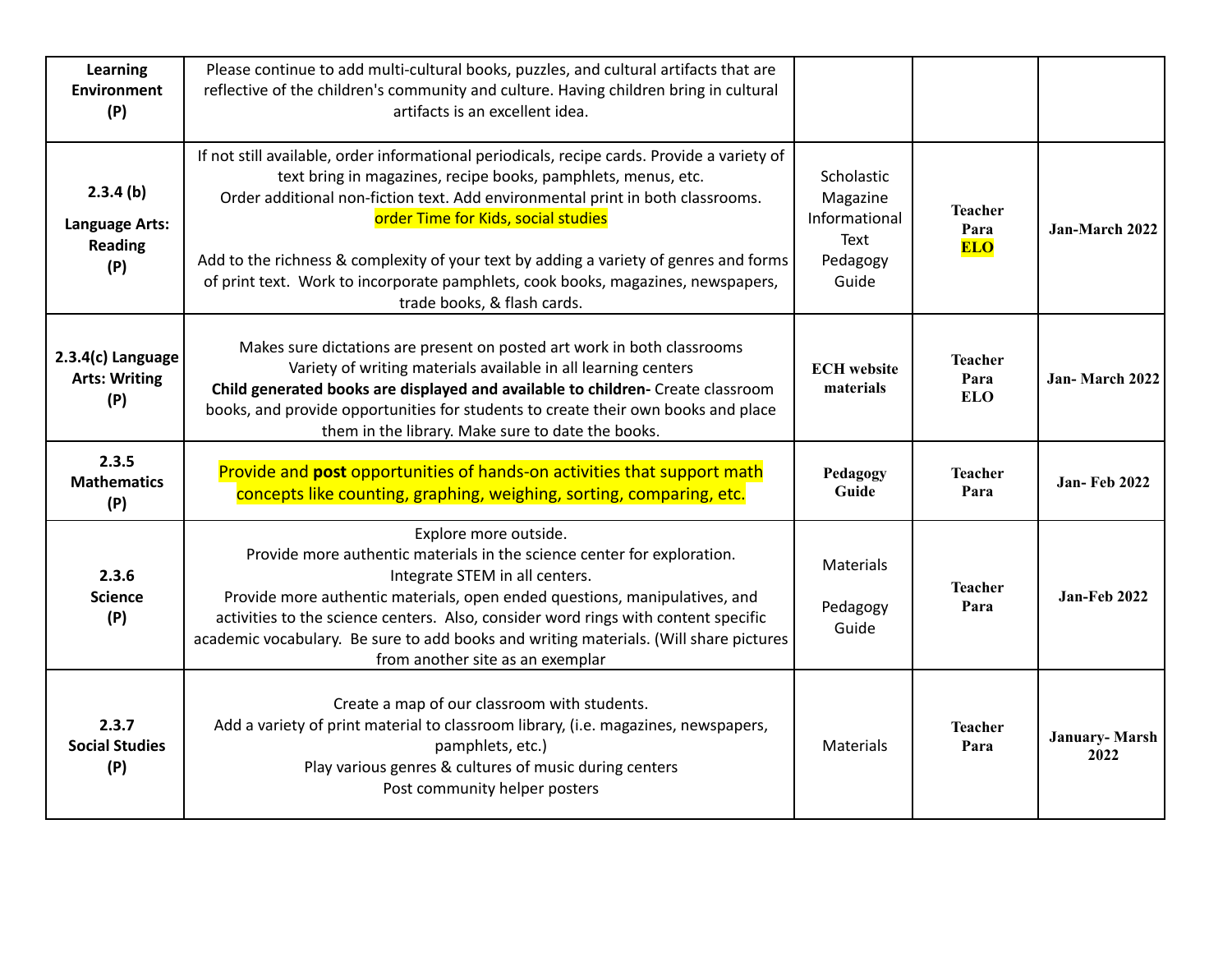| 2.3.8<br><b>Fine Arts</b><br>(P)                                                              | Create an "Author's Chair" for students' work.<br>Have different genres of music playing as the students play at centers.<br>Consider incorporating various genres of music into the children's daily routine.<br>Select an artist's work, and allow students to create their own interpretation of it.                                                                                                                                                                                        | <b>CIRCLE</b><br><b>CIM</b><br>C <sub>4</sub> L                                     | <b>Teacher</b><br>Para                           | <b>January-March</b><br>2022 |
|-----------------------------------------------------------------------------------------------|------------------------------------------------------------------------------------------------------------------------------------------------------------------------------------------------------------------------------------------------------------------------------------------------------------------------------------------------------------------------------------------------------------------------------------------------------------------------------------------------|-------------------------------------------------------------------------------------|--------------------------------------------------|------------------------------|
| $2.4.5$ (a)/2.4.5 (b)<br><b>Management</b><br><b>Strategies:</b><br><b>Transitions</b><br>(P) | Create cognitive transition cards to post in existing visual schedule<br>Use positive behavior supports throughout the daily interactions.<br>Locate cheer cards and incorporate in daily use.<br>Post and utilize CSEFEL strategy cards, stop and go activities, visual cues, etc. in<br>centers.                                                                                                                                                                                             | <b>CSEFEL</b><br>Conscious<br>Discipline                                            | <b>Teacher</b>                                   | January 2022                 |
| 3.1.1<br>Communication<br>with Families<br>(P)                                                | Parent Newsletters (monthly/weekly)<br>Plan and implement Pre-k family nights. (Raising Reader, Kindergarten Transition)<br><b>Connect for Learning Family Unit Newsletters</b><br>Unit projects to communicate with families.<br>Parent and family handbook<br>Letter for Registration and Enrollment for Pre-K parents                                                                                                                                                                       | C4L Family<br>Unit<br><b>Newsletters</b><br><b>RAR</b>                              | Principal<br>Registrar<br><b>Teacher</b><br>Para | December-April<br>2022       |
| 3.1.2<br><b>Supporting Child</b><br><b>Development</b><br>(P)                                 | Continue to collect all agendas and sign-ins from trainings/activities that involve<br>parents:<br>i.e. Upload Raising a Reader parent trainings, Transition to Kindergarten Night, and<br>any School-wide Literacy, Science, Math Family Nights conducted by the school that<br>impacts pre-k<br>Collect all flyers, invitations, agendas and sign-ins from trainings, pictures.<br>Please upload any school readiness materials that are shared with families, with a<br>comment to explain. | <b>Raising A</b><br>Reader<br>Transition to<br>Kindergarten<br><b>Family Nights</b> | Principal<br><b>Teacher</b><br>Para              | <b>December-May</b><br>2022  |
| 3.1.3<br>Communication<br>of Assessment<br><b>Information</b><br>(P)                          | 3 report card samples (when completed in January)<br>upload 2nd conference sign in sheet (in February),<br>upload 3 samples P/T conference forms for 2nd conference on February 22.                                                                                                                                                                                                                                                                                                            | <b>ELA</b><br>P/T conference<br>form                                                | <b>Teacher</b><br>Para                           | October - March<br>2022      |
| 3.1.4<br>Family<br><b>Engagement and</b><br>Involvement<br>(P)                                | Collect evidence of all school family engagement activities that include PreK:<br>Agendas/sign-in sheets & flyers for training/workshops provided for families (Raising<br>a Reader, School-wide "Content" specific Family Nights, Transition to Kindergarten<br>Night) etc.                                                                                                                                                                                                                   | Agendas<br>Flyers<br>Parent Sign-in<br>Sheets                                       | Principal<br><b>Teacher</b><br>Para              | December-April<br>2022       |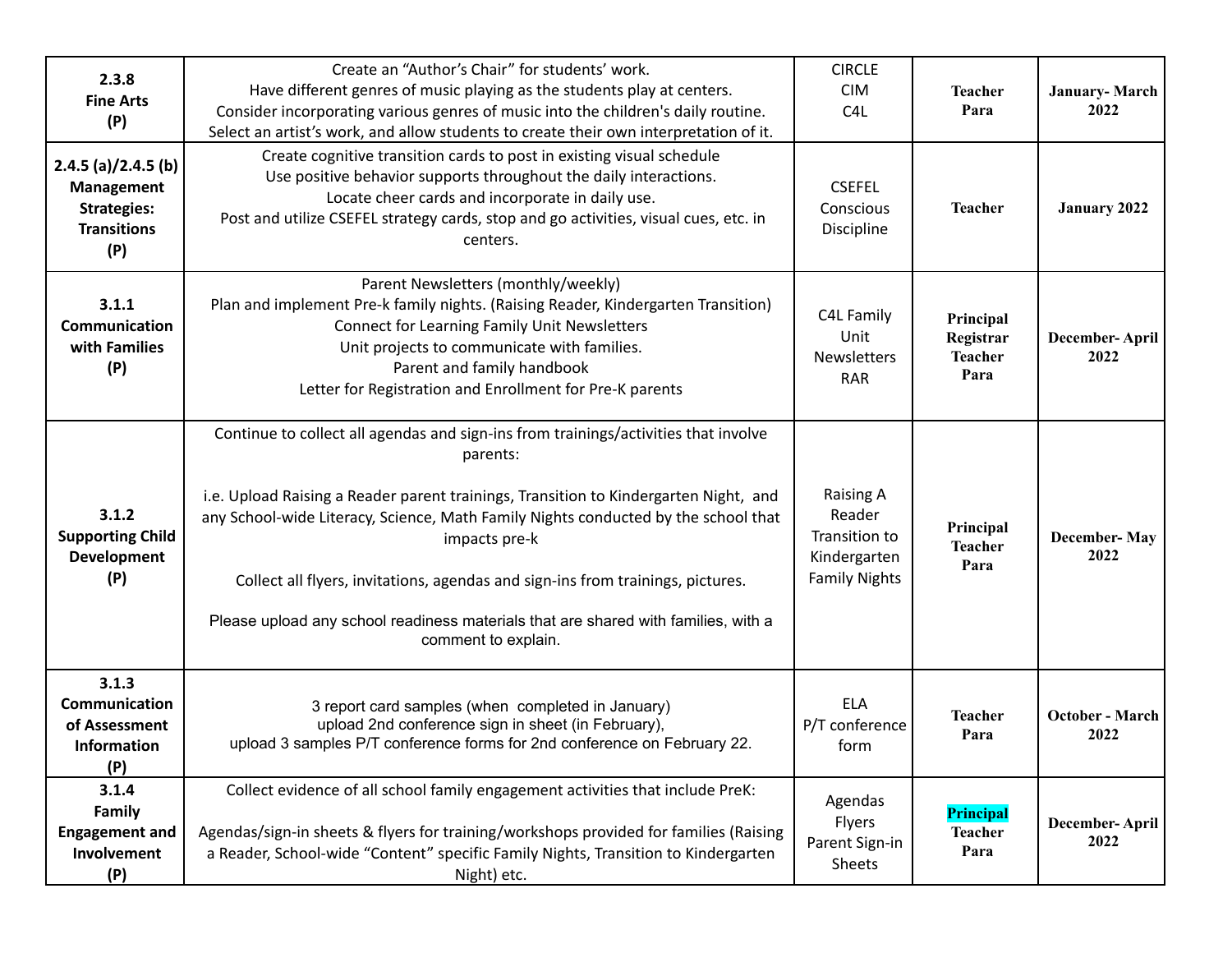|                                                                   | Upload list of PTA/PTO; Parent Officers of committee members; (SIT) School<br>Leadership Team parent members Due October 20                                                                                                                                                                                                                                                                                                                                                                                                                                                                                                                                                                            |                                                                                                   |                                            |                       |
|-------------------------------------------------------------------|--------------------------------------------------------------------------------------------------------------------------------------------------------------------------------------------------------------------------------------------------------------------------------------------------------------------------------------------------------------------------------------------------------------------------------------------------------------------------------------------------------------------------------------------------------------------------------------------------------------------------------------------------------------------------------------------------------|---------------------------------------------------------------------------------------------------|--------------------------------------------|-----------------------|
| 3.1.5<br>Community<br><b>Engagement and</b><br>Involvement<br>(P) | Upload list of community partners Due Nov 18<br>Collect monthly school newsletters/communication providing information on<br>community resources.<br>Upload evidence that reflects partnerships between the school/prek and community<br>programs and businesses (library, career day, food banks, churches, etc.), collect<br>evidence (pictures, sign in sheets, emails, etc)<br>Whatever form of communication is used to notify parents, (i.e. newsletters/google<br>classroom/classdojo announcements, etc.) Upload at least two announcements that<br>contain information regarding community resources. n                                                                                       | <b>PGCPS</b><br><b>PGCMLS</b><br>Parks & Rec<br>Churches<br>Food Banks<br>Sorority/<br>fraturnity | <b>Principal</b><br><b>Parent Liaison</b>  | January-April<br>2022 |
| 3.1.6<br>Evaluation<br>(N)                                        | Collect parent surveys on program evaluation.<br>Upon completion, share with the PTA, school improvement team, and staff.<br>Collect agendas and sign-ins of meetings held.<br>Completed parent surveys should meet the following criteria to evaluate the<br>effectiveness of the program:<br>measure participation and attendance at events to identify how to best<br>recruit and retain participants<br>• gather baseline family data at the beginning of the year<br>survey the needs and satisfaction of families to tailor the types of activities to<br>support families.<br>Once such survey results are gathered, please provide evidence that results were<br>shared with all stakeholders. |                                                                                                   | <b>ELO</b><br>Principal<br>Teacher<br>Para | <b>May 2022</b>       |